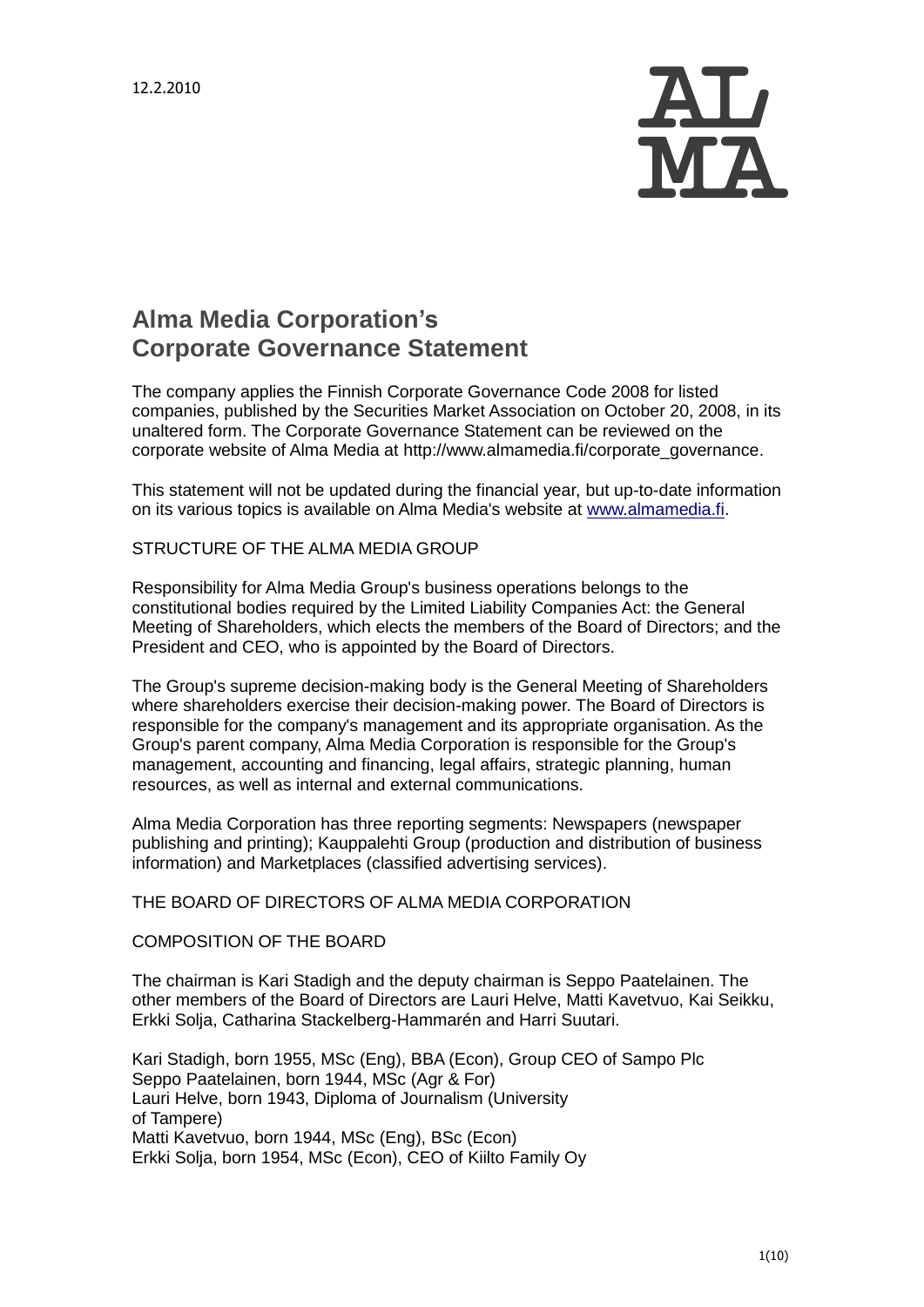

Kai Seikku, born 1965, MSc (Econ & BusAdmin), President of Okmetic Oyj Catharina Stackelberg-Hammarén, born 1970, MSc (Econ & BusAdmin), CEO of Marketing Clinic Oy Harri Suutari, born 1959, Engineer, President & CEO of PKC Group

In the assessment of the Board, the Chairman of the Board, Mr Kari Stadigh, who is the Group CEO of Sampo Plc, is independent of the company, but not of one of its significant shareholders. Other Board members are considered independent of the company and its significant shareholders.

Alma Media Corporation's Board of Directors is elected by a General Meeting of Shareholders. The Board comprises three to nine members. The CEO of the company may not act as the Chairman of the Board.

TASKS AND RESPONSIBILITIES OF THE BOARD OF DIRECTORS

The Board of Directors is responsible for the company's administration and the due organisation of its operations. The tasks and responsibilities of the Board of Directors are determined by the Finnish Limited Liability Companies Act and the Articles of Association. The detailed working of the Board of Directors is set out in the Board's Charter. Principal tasks of the Board of Directors include confirming the Group's strategy and objectives as well as deciding on significant investments and acquisitions. The Board of Directors monitors the Group's performance through monthly reports and other information provided by the Group's management.

The duties of the Board of Directors include:

• Confirming the Group's strategy and objectives, monitoring their implementation, and, if required, initiating corrective action,

• Considering and approving the interim reports and the annual accounts,

• Approving strategically significant corporate and real estate acquisitions and disposals as well as investments according to separate investment instructions,

• Deciding on the Group's capital financing programmes and operations according to a separate treasury policy,

• Approving the dividend policy and submitting a dividend proposal to the Annual General Meeting,

• Annually reviewing the main risks associated with the company's operations and the management of these risks; if necessary, giving the President and CEO instructions on how to deal with them, and, if required, initiating corrective action,

• Appointing and, if required, dismissing the President and CEO,

• Deciding on the Nomination and Compensation Committee's proposal for the terms of employment of the President and CEO and the other members of the Group Executive Team,

• Confirming the company's organisation based on the CEO's proposal,

• Confirming the terms of employment of the CEO's direct subordinates based on the CEO's proposal,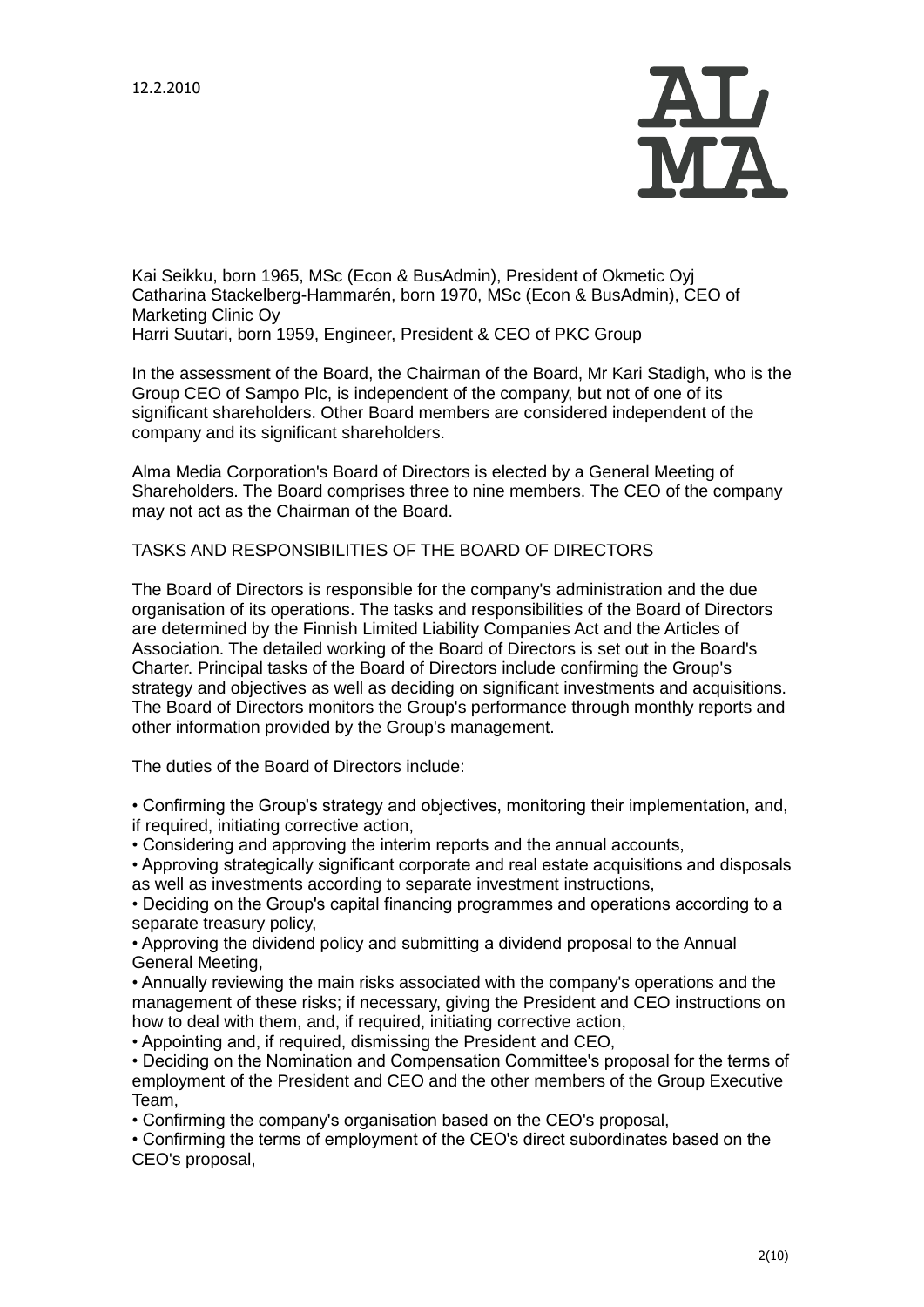

• Confirming, based on the CEO's proposal, the appointment and dismissal of the editors-in-chief of Aamulehti, Iltalehti and Kauppalehti, as well as of Kainuun Sanomat, Lapin Kansa, Pohjolan Sanomat and Satakunnan Kansa,

• Holding a meeting with the company's auditors at least once a year,

• Deciding on matters that are exceptional and have wide-ranging consequences,

• Considering other matters that the Chairman of the Board and President and CEO have agreed to be included in the agenda for the Board's meeting. Other Board members are also entitled to put a matter before the Board by notifying the chairman of such a matter,

• Representing the company and entitling individuals to represent the company, as well as deciding on procurations,

• Approving the principles underlying the donation of sums to good causes.

The Board convenes six or seven times a year according to a preconfirmed timetable, and in addition whenever necessary. Most meetings are connected with the publication of the company's financial statements and interim reports. In addition to these meetings, the Board also holds one or two Strategy Meetings at which it considers the Group's future scenarios and confirms the company's strategy. In 2009, the Board met 15 times. The average attendance of the Board members at these meetings was 92%.

#### PERMANENT COMMITTEES

The Board of Directors has established two permanent committees: the Audit Committee and the Nomination and Compensation Committee. At its constitutive meeting after the Annual General Meeting, the Board of Directors elects the members of these committees from among the Board members.

#### Audit Committee

Among other things, the tasks of the Audit Committee include evaluating compliance with legislation and regulations, monitoring the auditing process as well as monitoring and supervising the preparation of the financial statements and other financial reports.

The Audit Committee consists of at least three Board members who must be independent of the company. The Audit Committee meets at least four times a year. Starting from March 11, 2009, the members of the Audit Committee are Harri Suutari (chairman), Kai Seikku, Erkki Solja and Catharina Stackelberg-Hammarén. The Committee's meetings are also attended by the company's external auditor, the Group's Chief Financial Officer and General Counsel. Matters to the Committee are presented by the CFO. The Audit Committee convened five times in 2009. The average attendance of the members at these meetings was 95%.

#### Nomination and Compensation Committee

The Nomination and Compensation Committee comprises the Chairman and Deputy Chairman of the Board of Directors and, as of January 1, 2009, one Board member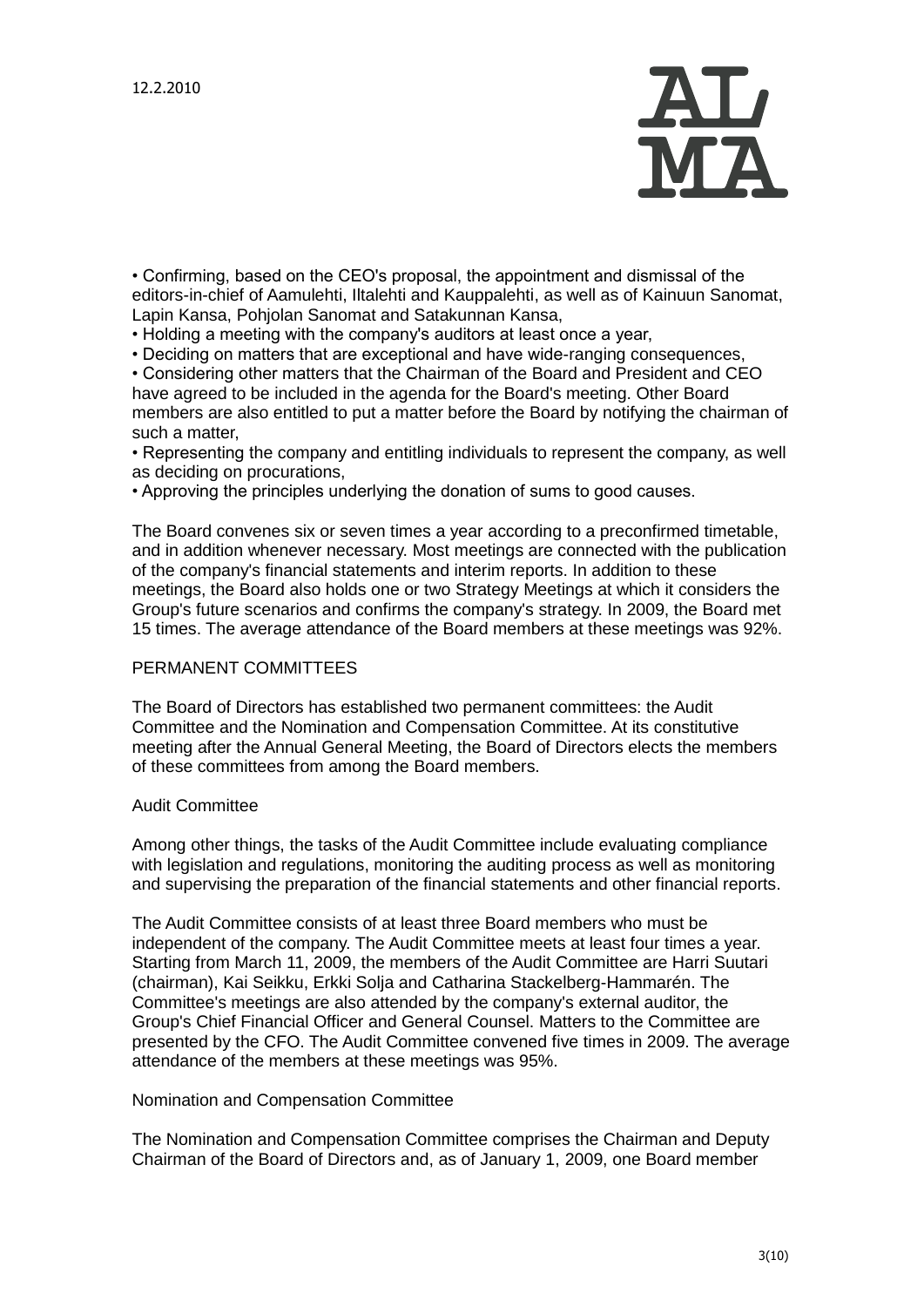

separately elected for this task. On March 11, 2009, Kari Stadigh, Seppo Paatelainen and Lauri Helve were elected members of the Nomination and Compensation Committee. The principal task of the Nomination and Compensation Committee is to prepare the election of the Board of Directors for the Annual General Meeting, and, after hearing the principal shareholders of the company, to submit to the Annual General Meeting a proposal on the number of the members of the Board, the individuals to be elected members of the Board as well as on the compensation of the Chairman, Deputy Chairman and members of the Board. Additionally, the Nomination and Compensation Committee prepares, among other things, matters concerning compensations that the Board is required to resolve or confirm. In the Nomination and Compensation Committee, the matters concerning compensation are presented by the President and CEO. The Nomination and Compensation Committee convened seven times in 2009. The average attendance of the members at these meetings was 95%.

The Board of Directors confirms the written charters of the committees. The committees report to the Board of Directors.

# PRESIDENT AND CEO AND THE GROUP EXECUTIVE TEAM

The President and CEO of Alma Media Corporation is Mr Kai Telanne, MSc (Econ), born 1964.

The President and CEO is responsible for the day-to-day management of the company in accordance with the guidelines and instructions of the Board of Directors. The President and CEO is responsible for the company's accounts conforming to legislation and its assets being reliably managed. The President and CEO must supply all information necessary for the appropriate working of the Board of Directors to the Board or any of its members.

The President and CEO may undertake matters that are exceptional or have wideranging consequences with regard to the scope and nature of the company's business only through authorisation by the Board of Directors or in the event that a Board decision cannot be waited for without causing essential damage to the company's operation. In the latter case, the Board must be notified of the action taken as soon as possible.

The President and CEO, Mr Kai Telanne, is assisted by a Group Executive Team comprising Matti Apunen (Executive Editor-in-Chief, Aamulehti), Kari Kivelä (Publisher of Iltalehti), Juha-Petri Loimovuori (President, Kauppalehti Group), Raimo Mäkilä (President, Marketplaces), Tuomas Itkonen (CFO), Mikko Korttila (General Counsel) and Minna Nissinen (Senior Vice President, Corporate Planning and Chaining Operations). The secretary of the Group Executive Team is Rauno Heinonen (Vice President, Corporate Communications and Investor Relations).

The Group Executive Team prepares the monthly reports, investments, Group guidelines and policies, long-range plans, action plans covering the following 12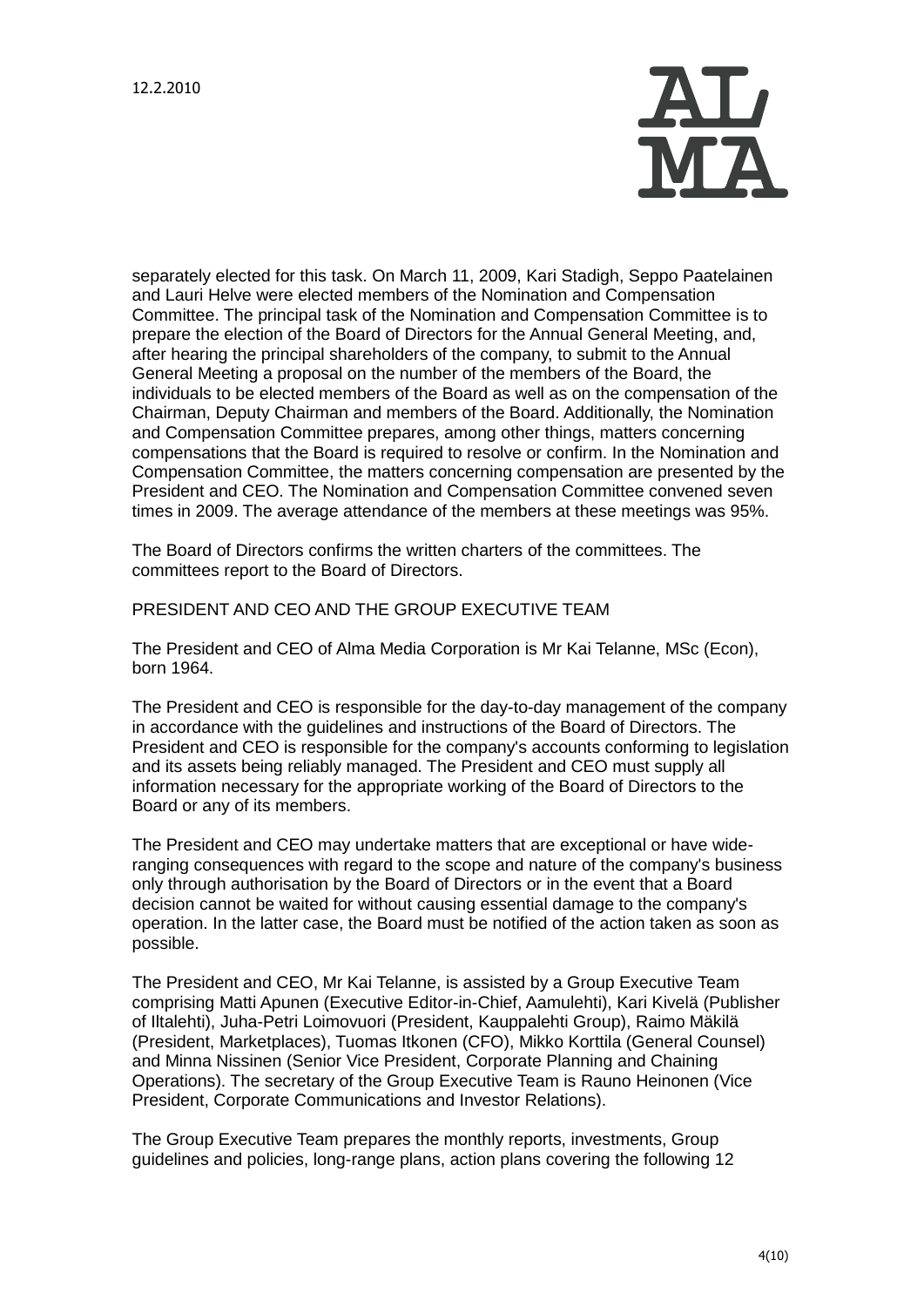

months, and the financial statements for confirmation by the Board of Directors. The Group Executive Team normally meets once a month. The Group Executive Team met 10 times in 2009.

#### INSIDER MANAGEMENT

Alma Media's Board of Directors has approved Alma Media Group's Guidelines for Insiders. The Guidelines complement the current rules and regulations on management and handling of insider information as provided in Chapter 51 of the Finnish Penal Code, Chapter 5 of the Securities Markets Act, the Financial Supervision Authority's standard 5.3 and the Insider Guidelines issued by NASDAQ OMX Helsinki Oy.

The company's public (statutory) insiders are the members of the Board of Directors, the President and CEO, the members of the Group Executive Team and the auditor nominated as the principal auditor. The company's internal, non-public and companyspecific permanent insiders include certain individuals who by virtue of their position or responsibilities regularly receive insider information. The company also maintains a non-public register of temporary insiders for specific projects as defined under the Finnish insider regulations. Information on the company's public insiders, together with up-to-date information on their holdings and changes in these holdings, are available on Alma Media's website. The information contained in Alma Media's insider register is also available for inspection at the service desk of Euroclear Finland Oy (previously Finnish Central Securities Depository Ltd), Urho Kekkosen katu 5 C, 8th floor, FI-00100 Helsinki.

By providing instructions and information, Alma Media ensures that its public and nonpublic insiders are fully aware of their position and its importance. Alma Media insiders are not permitted to trade in the company's securities for 21 days prior to the publication of the interim report or annual financial statements release.

The company's General Counsel is responsible for insider management in Alma Media Group.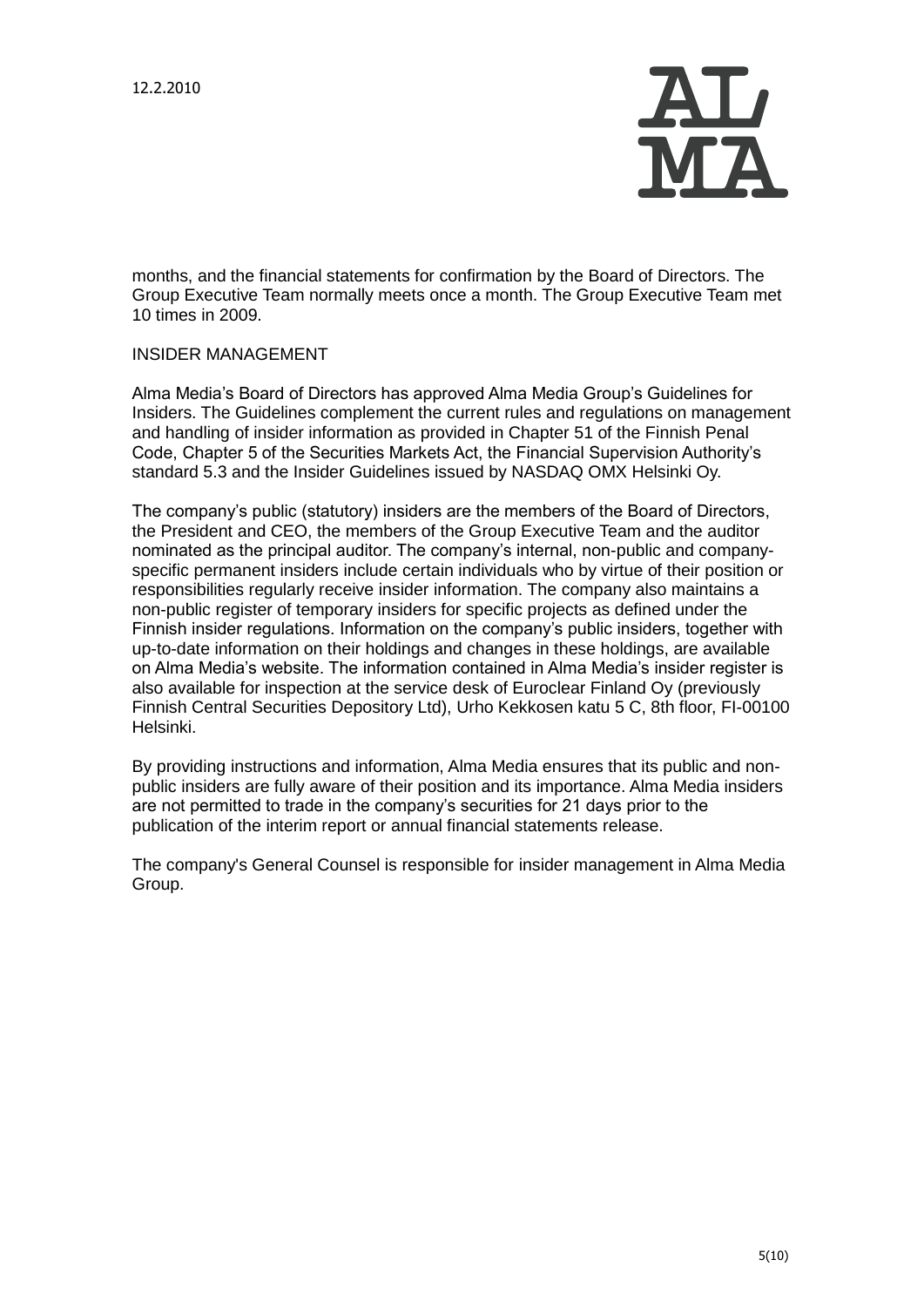

# INTERNAL CONTROL AND RISK MANAGEMENT SYSTEMS RELATED TO FINANCIAL REPORTING PROCESSES

# Alma Media internal audit and risk management organisation



# RISK MANAGEMENT

Risk management is an integral part of Alma Media's internal control procedures as well as management and administration system. Risk management is a means to ensure achieving objectives. In addition, risk management contributes to identifying and efficiently exploiting opportunities.

The objective of risk management is to identify risks and limit them at an acceptable level. The Group's risk management system sets risk limits and procedures in writing. Risk management covers all functions within the organisation and is part of every function's strategy, plans and practical activity.

The risk management strategy and plan, as well as the set alarm limits and procedures are reassessed annually. They have to be in accordance with the prevailing market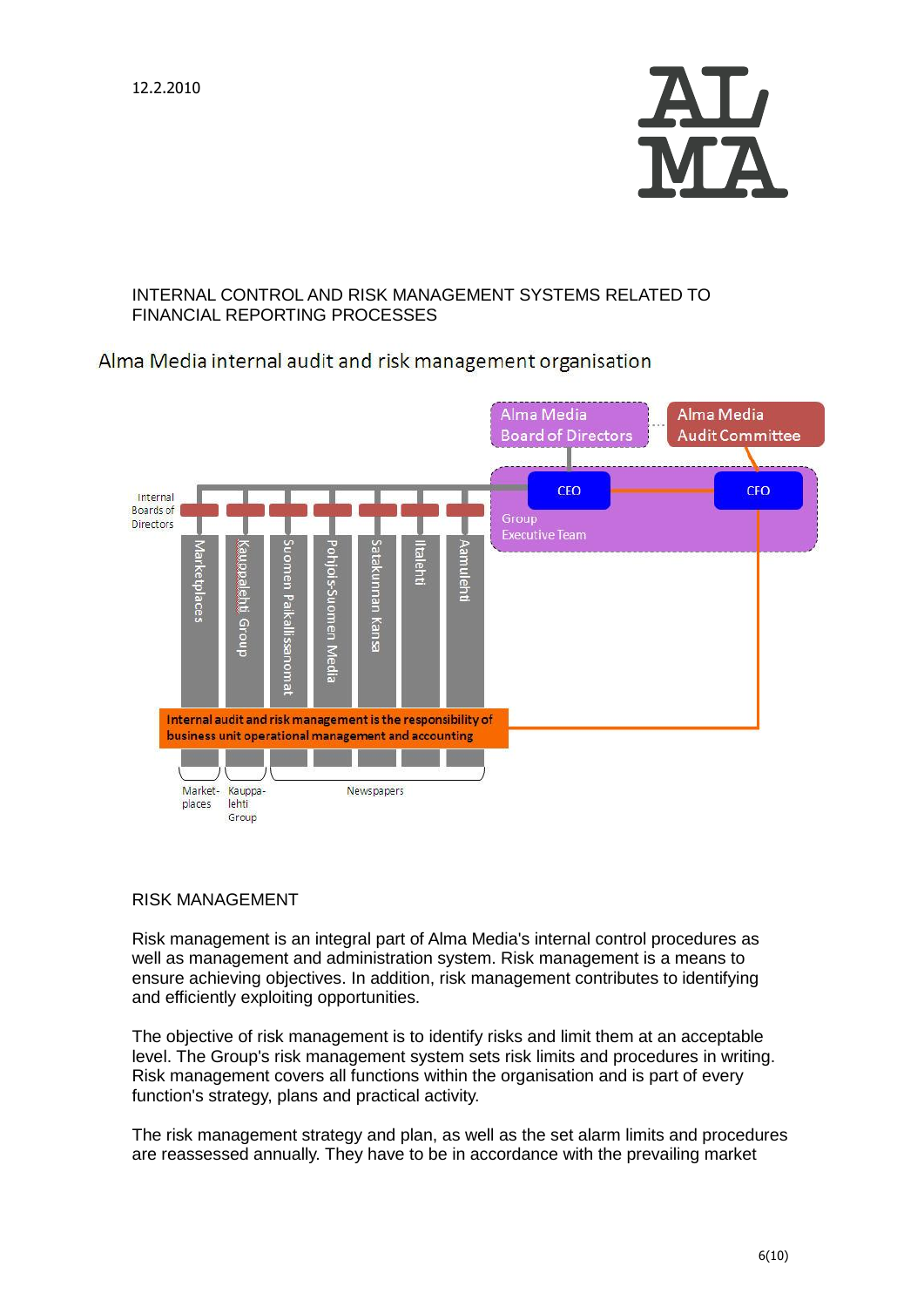

situation.

After setting objectives, the risks can be identified and the events that may affect the reaching of set objectives can be analysed. Risks for all new business operations being planned are also mapped and analysed.

The significance of risks is evaluated based on the effect and the likelihood of the risk.

#### DEFINITIONS OF RISKS

Alma Media defines as risks events or circumstances that could prevent reaching a strategic, operational or economic objective. The risks are classified as

- strategic risks
- operational risks
- economic/financial risks
- human risks
- $-$  compliance risks
- $-$  external risks.

Financial risk management is defined in detail in the Group financial policy approved by the Board of Directors.

OPERATIONAL RISK MANAGEMENT MODEL

#### BOARD OF DIRECTORS

The Board of Directors of Alma Media Corporation has primary responsibility for organising the Group's risk management in an appropriate manner. The Board's Audit Committee is responsible for organising internal audit and risk management, consulting functionaries responsible for the organisation's risk management, internal audit and administration, parties assessing the organisation's operation, auditors and any other parties it deems necessary.

## TOP MANAGEMENT

The Group CFO monitors the efficient organisation of risk management and the ensuring of its functionality. The CFO approves the Group risk portfolio at regular intervals, evaluates the results of case-specific reports and approves the actions deemed necessary.

In addition, the CFO assesses the risk management methods of business units, approves any additional measures and monitors risk management reporting, as well as regularly presenting the company's risk status to the Audit Committee.

RISK MANAGEMENT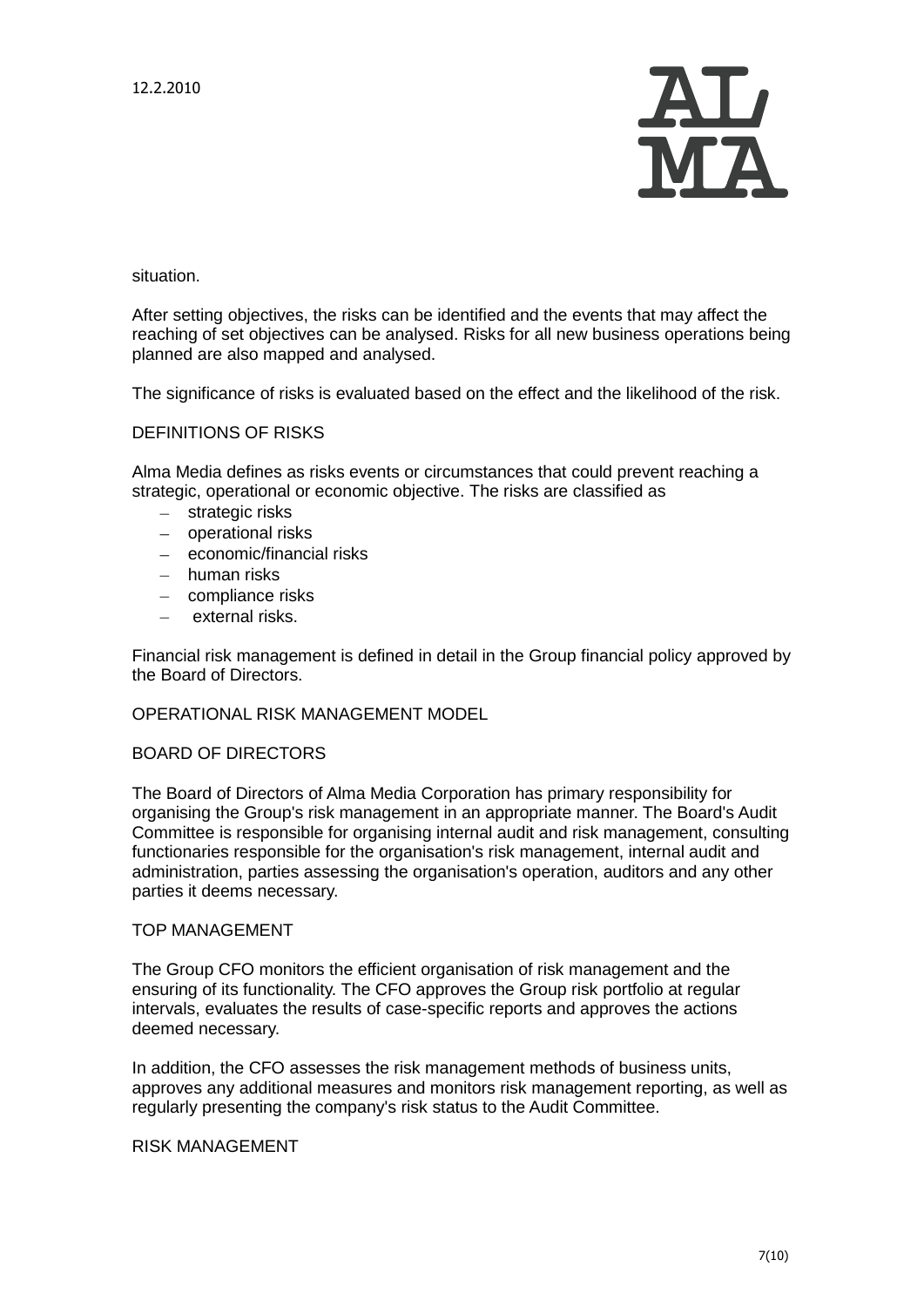

The Group Risk Manager is responsible for the functioning of the risk management process. The Risk Manager's tasks include training planning, reporting development and the definition of the Group's risk portfolio and development together with business unit risk managers. The Group Risk Manager's tasks also include support of a continuous, regular risk management process and development, as well as the preparing and updating of a risk management plan and policy at least annually.

### BUSINESS UNIT RISK MANAGERS

The economy functions of the Group's business units are tasked with the continuous identification and evaluation of risks endangering the reaching of objectives as well as notifying the Group Risk Manager of new risks as part of the accounting reports process. Business units themselves are responsible for the evaluation of risks and defining risk management methods. Risks are regularly reported to the Group CFO. Business unit risk managers follow that risks are reacted to and action plans are implemented.

## RISK MANAGEMENT PROCESS

Risk management is a continuous, regular process that permeates the entire organisation. Risk management activities are part of internal control. The purpose of the risk management process is to anticipate risks threatening business, while at the same time evaluating and developing risk management methods. The risk management process is connected to the Group's annual planning process.

#### **ACTIONS**

Risk management actions are planned in a way that makes the management methods and guidelines as simple and practical as possible.

#### MOST SIGNIFICANT RISKS AND UNCERTAINTIES

The most significant strategic risks for Alma Media are a significant drop in the readership of its newspapers and a decline in advertising sales. Fluctuating economic cycles are reflected on the development of advertising sales, which accounts for approximately half of the Group's net sales. Developing businesses outside Finland, such as the Baltic countries and other East European countries, include countryspecific risks relating to market development and economic growth.

In the long term, the media business will undergo changes along with the changes in media consumption and technological developments. The Group's strategic objective is to meet this challenge through renewal and the development of new business operations, particularly in online media.

The most important operational risks are disturbances in information technology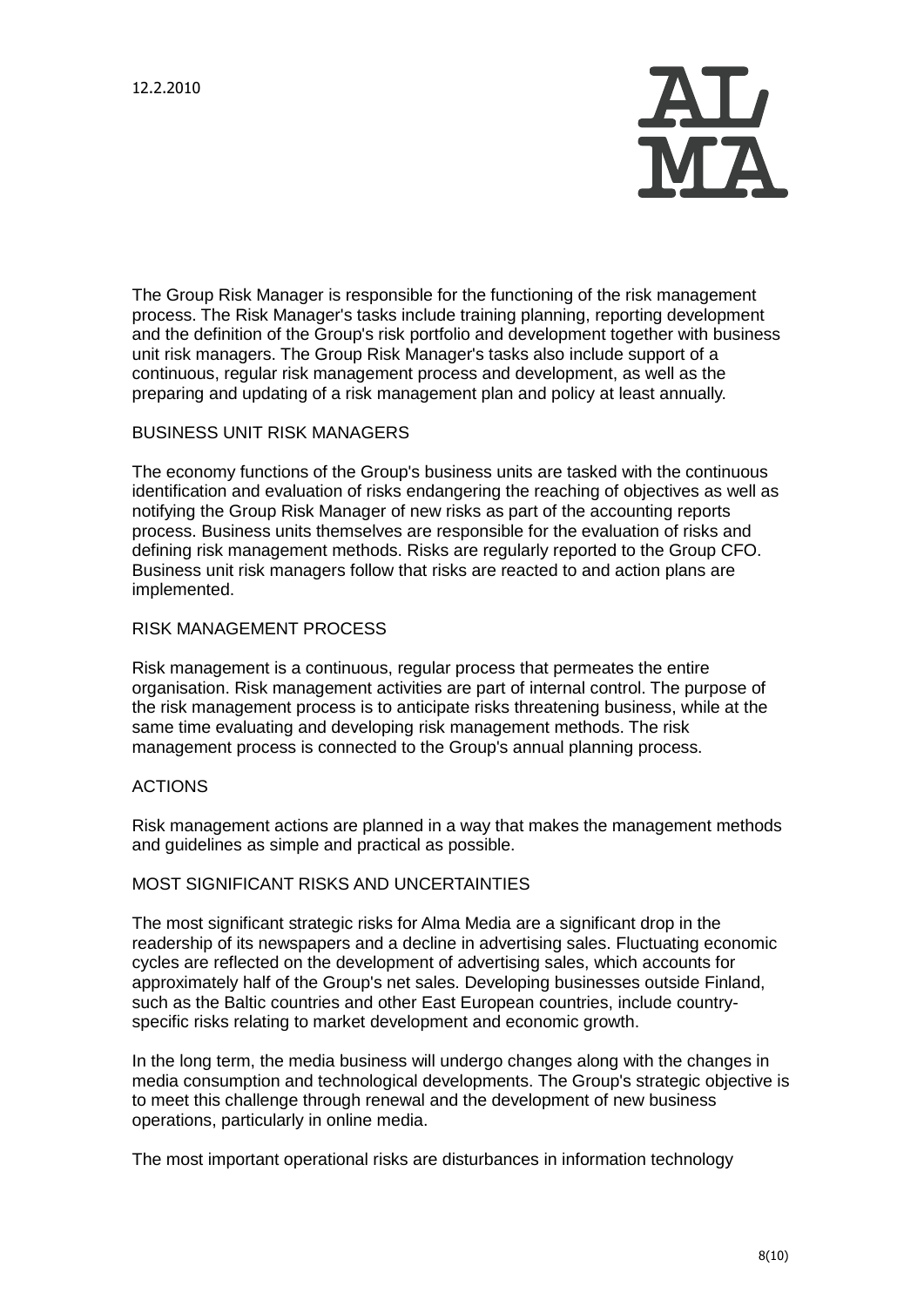

systems and telecommunication, and an interruption of printing operations.

Alma Media does not see significant concentrated risks related to its business operations.

# INTERNAL CONTROL

Control and supervision of Alma Media's business operations take place in accordance with the administrative and management system described above. The Board of Directors is responsible for ensuring that the monitoring of the company's accounts and capital management is properly organised. The President and CEO ensures that the accounting procedures comply with legislation and that the company's capital management is organised in a reliable way.

The President and CEO, the Group Executive Team and the heads of the business units are responsible for ensuring that the accounting and administration of the areas within their spheres of responsibility comply with legislation, the Group's operating principles, and the guidelines and instructions issued by Alma Media Corporation's Board of Directors.

In Alma Media Group, the control over business unit administration and accounting is centralised in the Group financial department and the business unit financial departments. The Group financial department, working under the Group CFO, is the centralised source of financial statement data required by external accounting, as well as the analyses and result reports to Group and business unit management teams for following the profitability of business operations. Group internal control practices aim at ensuring the correctness of financial reporting within the Group. Business operations and capital management are monitored with the help of the reporting measures outlined above. The Group employs a reporting system following business unit financial matters. The reporting practices also assist in following the implementation of business unit action plans.

# AUDITING

Alma Media Corporation's external auditors examine the accounts and the administration of the profit centres once a year. The audit plan prepared by the auditors also takes into account the requirements set by the internal audit function. The auditors submit their report to Alma Media Corporation's shareholders at the Annual General Meeting. Additionally, the auditors submit an annual summary of their auditing plan and a written report on the entire Group to the Board of Directors in conjunction with the publication of the interim financial statements in June and the annual financial statements. They also provide regular reports on the business units to the Group's financial management and reporting unit managements.